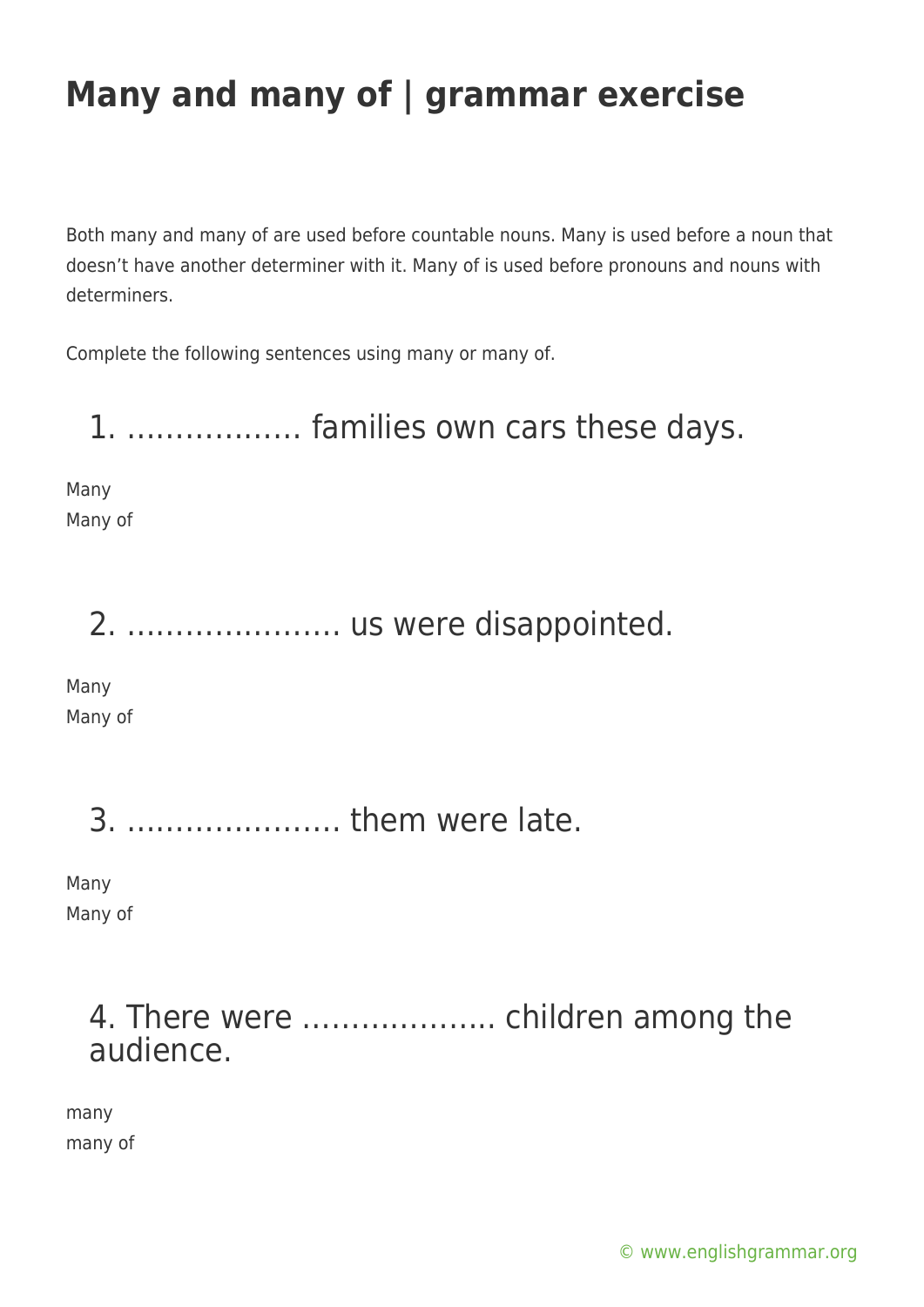5. How …………………. you can solve this?

many many of

### 6. I have thought about him …………………. times.

many many of

#### 7. Yes, ……………….. us are interested in the proposal.

many many of

> 8. There were ……………… people who didn't like the idea.

many many of

## 9. I have told you this ………………. times.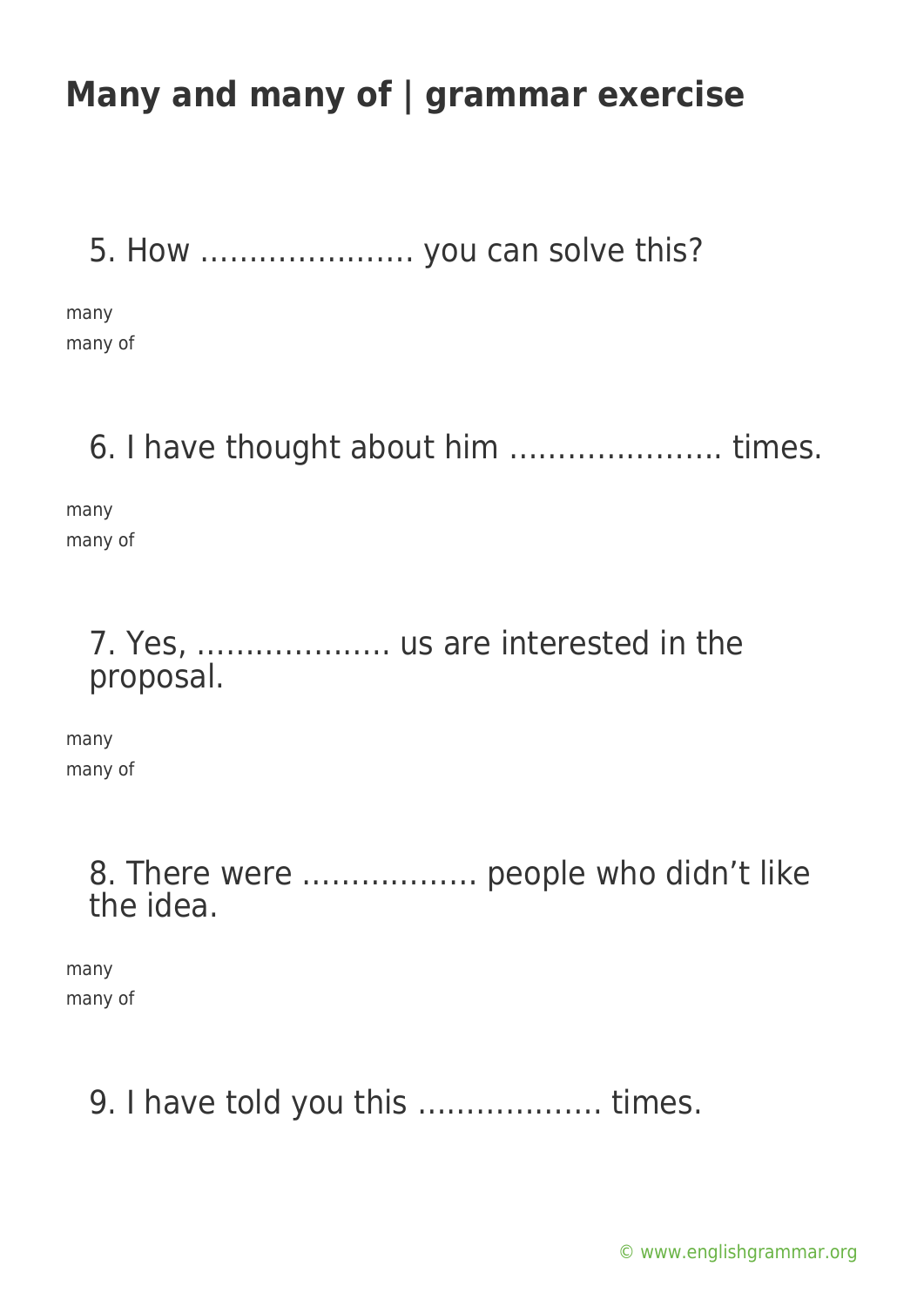many many of

### 10. I have seen her ……………….. times.

many many of

#### Answers

- 1. Many families own cars these days.
- 2. Many of us were disappointed.
- 3. Many of them were late.
- 4. There were many children among the audience.
- 5. How many of you can solve this?
- 6. I have thought about him many times.
- 7. Yes, many of us are interested in the proposal.
- 8. There were many people who didn't like the idea.
- 9. I have told you this many times.